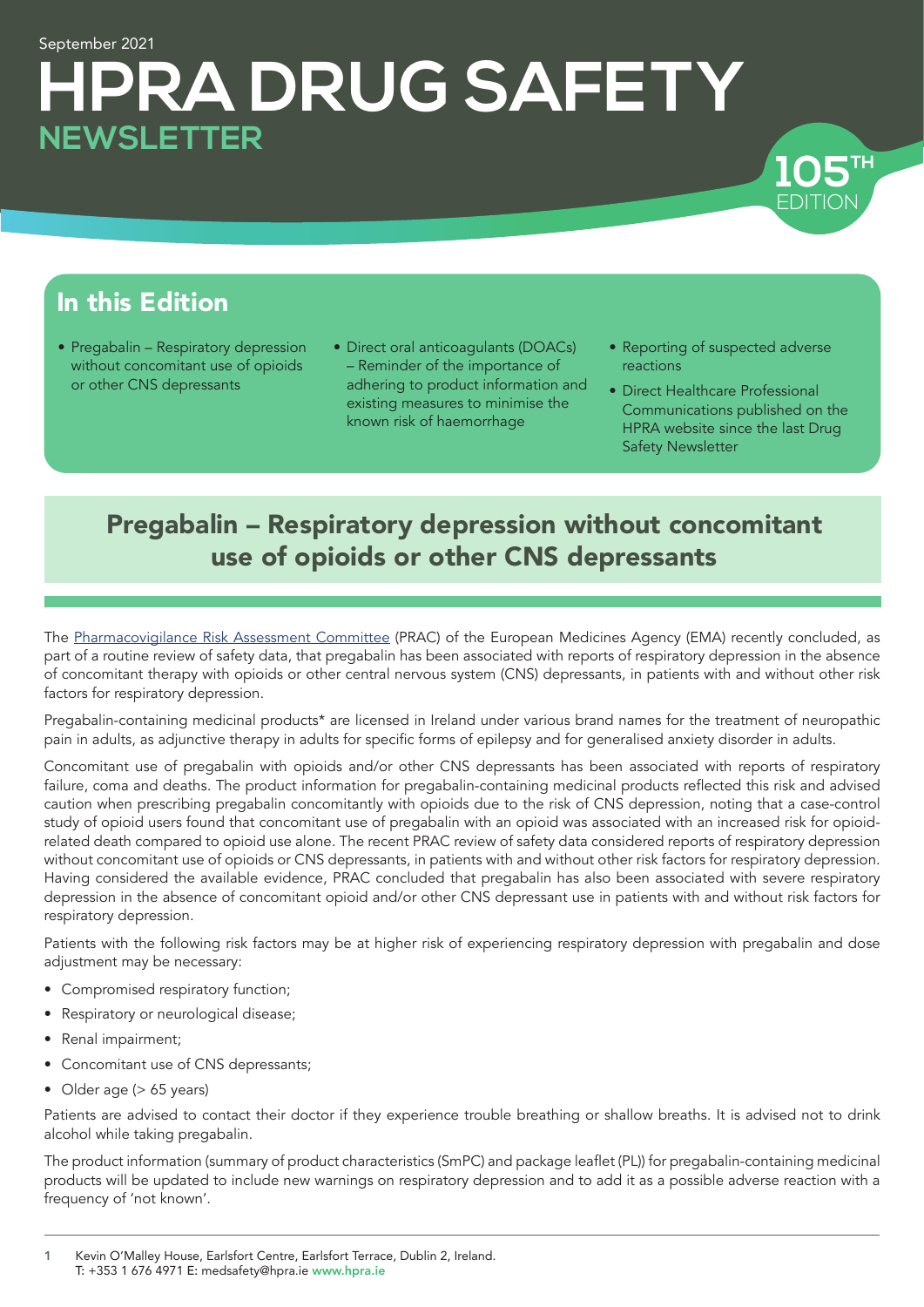### Advice to Healthcare Professionals

- There have been reports of severe respiratory depression in association with pregabalin, including cases without use of concomitant opioids or other CNS depressants, and in the absence of other risk factors. The frequency of this adverse reaction is not known.
- Patients with compromised respiratory function, respiratory or neurological disease, renal impairment, concomitant use of CNS depressants and the elderly may be at higher risk of respiratory depression and dose adjustments may be necessary in these patients.

## Key Message

There have been reports of severe respiratory depression in relation to pregabalin use, including cases without concomitant opioid use or other risk factors.

Dose adjustments may be necessary in patients at higher risk of respiratory depression (e.g. patients with compromised respiratory function, respiratory or neurological disease, renal impairment, concomitant use of CNS depressants, and in those of older age).

The product information (Summary of Product Characteristics (SmPC) and Package Leaflet (PL)) for pregabalin-containing medicinal products will be updated to reflect this information and to include respiratory depression as an adverse reaction with a frequency of 'not known'.

Suspected adverse reactions should be reported to the HPRA via the available methods ([www.hpra.ie/report](http://www.hpra.ie/report)).

*\* Further details on pregabalin-containing medicines including Lyrica and generics are available at [www.hpra.ie](http://www.hpra.ie) and [www.ema.europa.eu](http://www.ema.europa.eu).* 

# Direct oral anticoagulants (DOACs) – Reminder of the importance of adhering to product information and existing measures to minimise the known risk of haemorrhage

Direct oral anticoagulants (DOACs) include the direct factor Xa (activated factor X) inhibitors [apixaban](http://www.hpra.ie/homepage/medicines/medicines-information/find-a-medicine/results?query=Apixaban&field=ACTIVESUBSTANCES) (Eliquis and generic brands), [edoxaban](http://www.hpra.ie/homepage/medicines/medicines-information/find-a-medicine/results?query=Edoxaban+tosilate&field=ACTIVESUBSTANCES) (Lixiana and Roteas), and [rivaroxaban](http://www.hpra.ie/homepage/medicines/medicines-information/find-a-medicine/results?query=Rivaroxaban&field=ACTIVESUBSTANCES) (Xarelto<sup>v</sup> and generic brands) as well as the direct thrombin inhibitor, [dabigatran etexilate](http://www.hpra.ie/homepage/medicines/medicines-information/find-a-medicine/results?query=dabigatran&field=) (Pradaxa). DOACs\* are authorised for the treatment and prevention of thromboembolic events, depending on the individual agent and dose.

The HPRA previously highlighted information and recommendations in relation to the safe and effective use of DOACs in Drug Safety Newsletters [\(Editions 45](https://www.hpra.ie/docs/default-source/publications-forms/newsletters/drug-safety-newsletter-issue-no-45-november-2011.pdf?sfvrsn=2), [49](https://www.hpra.ie/docs/default-source/publications-forms/newsletters/drug-safety-newsletter-issue-no-49-august-2012.pdf?sfvrsn=2), [56,](https://www.hpra.ie/docs/default-source/publications-forms/newsletters/drug-safety-newsletter-issue-no-56-octomber-2013.pdf?sfvrsn=6) [64](http://www.hpra.ie/docs/default-source/publications-forms/newsletters/hpra-dsn-64th-edition.pdf?sfvrsn=11), [90,](https://www.hpra.ie/docs/default-source/publications-forms/newsletters/hpra-drug-safety-newsletter-edition-90.pdf?sfvrsn=5) [93](https://www.hpra.ie/docs/default-source/publications-forms/newsletters/hpra-drug-safety-newsletter-edition-93.pdf?sfvrsn=5) and [96](https://www.hpra.ie/docs/default-source/publications-forms/newsletters/hpra-drug-safety-newsletter-edition-96.pdf?sfvrsn=5)). These articles focused on contraindications for concomitant administration of DOACs with other anticoagulants, use in special populations, including the elderly (>75 years), and in those with impaired renal function. Editions 90 and 96 specifically highlighted that rivaroxaban is not authorised for thromboprophylaxis in patients with prosthetic heart valves\*\*, including patients who have recently undergone transcatheter aortic valve replacement (TAVR).

New data from a [retrospective, non-interventional study](https://www.ema.europa.eu/en/news/no-change-needed-use-direct-oral-anticoagulants-following-ema-funded-study) using European databases, carried out at the request of the European Medicines Agency (EMA) to assess the risk of major bleeding associated with the use of DOACs when compared to vitamin K antagonists (VKAs) in patients with non-valvular atrial fibrillation, confirmed the bleeding patterns of DOACs versus VKAs previously observed in clinical trials. The benefit-risk balance remains positive for all three DOACs investigated (apixaban, dabigatran, rivaroxaban) within the authorised indications. There was an observation of increased risk of bleeding for dabigatran and rixaroxaban in older patients (>75 years), however, the data were not sufficient at this time to recommend additional dosage changes in this population, and further evaluations by the license holders were requested in this regard.

In relation to national reporting experience, the HPRA continues to receive reports of severe haemorrhage, in some cases fatal, in association with use of DOACs in patients in Ireland. In some cases, underlying risk factors for bleeding events were present. The product information for DOACs includes detailed recommendations to minimise the risk of haemorrhage, a known and important risk of all anticoagulants. Healthcare professionals are reminded of the importance of consulting full and up-to-date product information when prescribing or administering DOACs. Key recommendations to reduce the risk of haemorrhage are described below.

2 Kevin O'Malley House, Earlsfort Centre, Earlsfort Terrace, Dublin 2, Ireland. T: +353 1 676 4971 E: medsafety@hpra.ie www.hpra.ie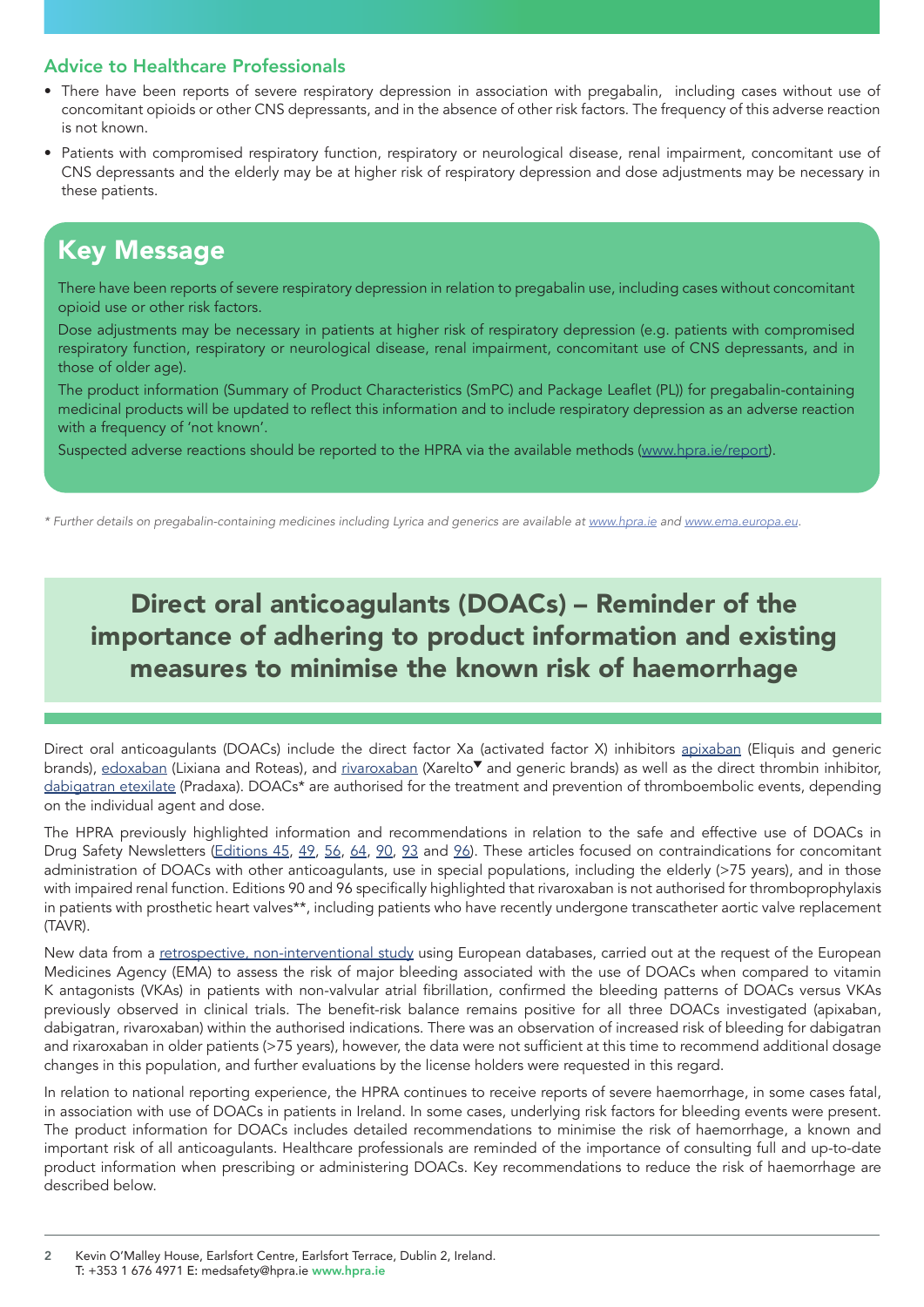### Drug-drug interactions and risk of haemorrhage

The HPRA has received reports of haemorrhage involving patients who have been co-prescribed DOACs in association with other anticoagulant agents e.g. unfractionated heparin (UFH), low molecular weight heparins (enoxaparin, dalteparin, etc.), heparin derivatives (fondaparinux, etc.), oral anticoagulants (warfarin, or other DOAC, etc.). Healthcare professionals are reminded that co-administration of DOACs with other anticoagulant agents is **contraindicated** (except under very limited, specific circumstances as detailed in the summary of product characteristics (SmPC) for the relevant DOAC). In order to avoid inadvertent exposure to two anticoagulant agents, it is advised that patient medication records are carefully reviewed when prescribing or dispensing DOACs, particularly following transitions of care. Detailed 'switching' instructions are available in the product information to support a safe transition between anticoagulant therapies.

Concomitant use of DOACs with antiplatelet agents increases the risk of bleeding and caution is also advised if patients are treated concomitantly with selective serotonin reuptake inhibitors (SSRIs) or serotonin noradrenaline reuptake inhibitors (SNRIs), or non-steroidal anti-inflammatory drugs (NSAIDs), including acetylsalicylic acid.

Concomitant use of P-glycoprotein (P-gp) inhibitors, and in some cases CYP3A4 inhibitors can increase the circulating levels of DOACs. Therefore, contraindications, dose reduction recommendations or other precautions may be in place depending on the relevant DOAC and interacting drug.

In all cases, please refer to the product information for the individual DOAC for detailed information on interacting medicinal products.

### Use of DOACs in special populations

DOACs should be used with caution in patients who have an increased risk of haemorrhage. In some cases, reports of haemorrhage received by the HPRA describe patients with existing risk factors. Healthcare professionals are reminded of the importance of adhering to existing prescribing recommendations in special populations. Elderly patients, patients with renal impairment (see below), and those with low body weight (< 60 kg), are at particular risk of haemorrhage. Contraindications and cautions may apply in case of certain **hepatic conditions**.

Patients with gastritis, oesophagitis or gastroesophageal reflux may be at increased risk of gastrointestinal bleeding, however, recommendations differ between DOACs.

Prescribers are advised to consider each individual patient's risk of haemorrhage and closely observe posology recommendations, contraindications, and warnings and precautions for use, which are described in detail in the product information for each of these medicines, accessible from the [HPRA website.](http://www.hpra.ie/homepage/medicines/medicines-information/find-a-medicine) Patients (particularly those with an increased bleeding risk) should be advised of the risk of bleeding and be routinely examined clinically for signs of bleeding or anaemia. Bleeding can occur at any site during treatment with DOACs and treatment should be discontinued if severe haemorrhage occurs. The product information for the individual DOAC includes further guidance in this regard.

As described in HPRA Drug Safety Newsletter [Edition 93,](https://www.hpra.ie/docs/default-source/publications-forms/newsletters/hpra-drug-safety-newsletter-edition-93.pdf?sfvrsn=5) DOACs are not recommended for patients with antiphospholipid syndrome (APS) due to a possible increased risk of recurrent thrombotic events.

#### Impaired renal function

DOAC exposure is increased in patients with renal impairment. It is important that patients receive an appropriate dose depending on renal function. Prescribers should be aware that dose adjustment may be necessary if renal function significantly changes during treatment e.g. due to increasing age, hypovolaemia, dehydration, and in case of concomitant use of certain medicinal products. For dose determination of DOACs in adults, renal function should be determined using the calculated creatinine clearance (CrCl). For paediatric populations, it is important that the individual product information for the relevant DOAC is consulted for specific recommendations on measurement of renal function and dose determination.

The prescriber guide for Lixiana (edoxaban) has recently been updated to highlight the importance, as for all DOACs, of measuring creatinine clearance, as well as body weight, and the need for both parameters to be regularly checked during treatment. More information on how to access educational materials for DOACs may be found below.

The product information for each individual DOAC should be consulted for detailed information on dose adjustment, cautions, and contraindications in renal impairment.

#### Monitoring of exposure

Although treatment with DOACs does not require routine monitoring of exposure, a calibrated quantitative anti-Factor Xa assay may be useful in exceptional situations where knowledge of the exposure to a Factor Xa inhibitor DOAC (apixaban, edoxaban, or rivaroxaban) may help to inform clinical decisions, e.g. overdose and emergency surgery. Diluted thrombin time (dTT), ecarin clotting time (ECT) and activated partial thromboplastin time (aPTT) may provide useful information on dabigatran related anticoagulation, but results should be interpreted with caution due to inter-test variability.

3 Kevin O'Malley House, Earlsfort Centre, Earlsfort Terrace, Dublin 2, Ireland. T: +353 1 676 4971 E: medsafety@hpra.ie www.hpra.ie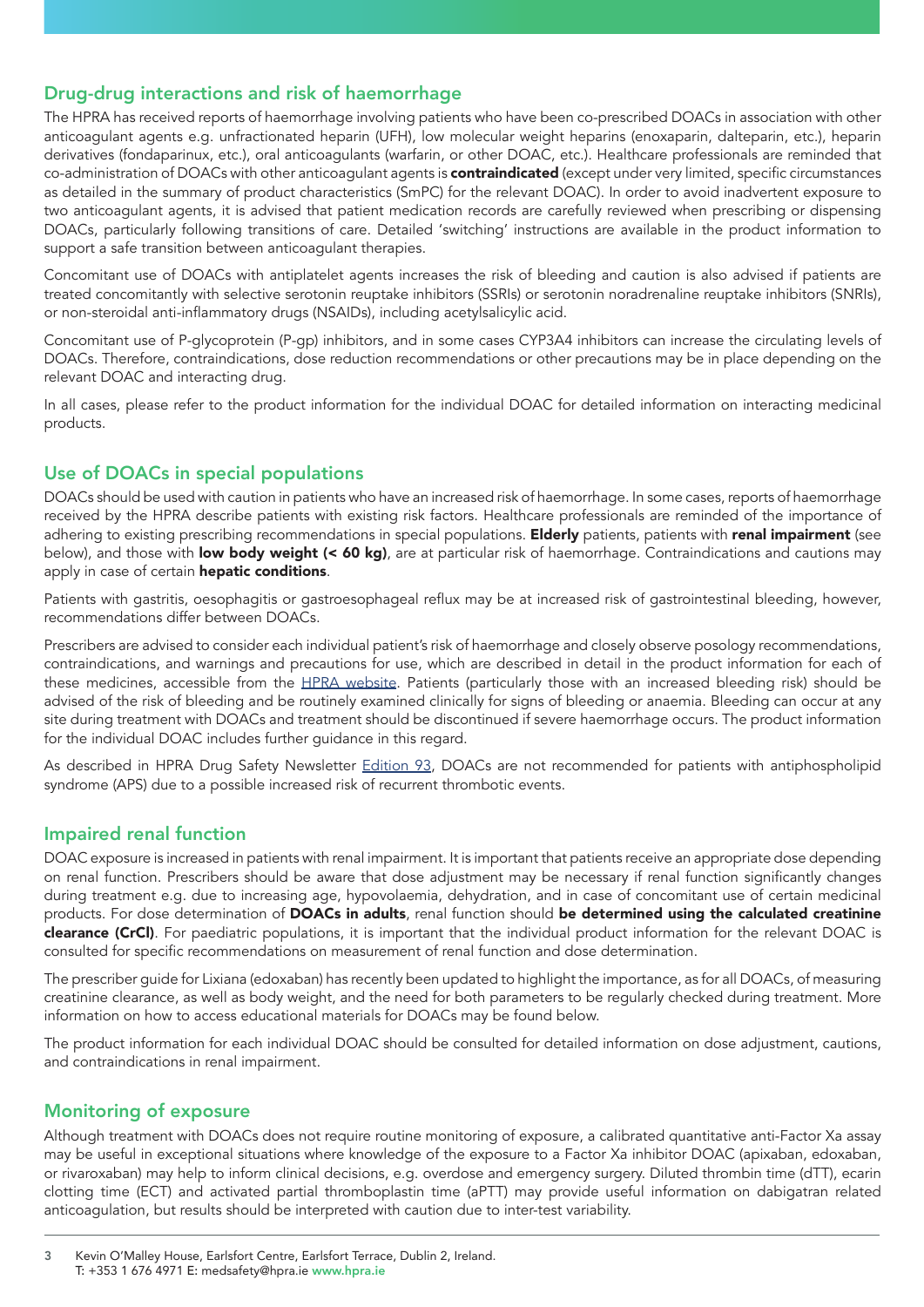The international normalised ratio (INR) test is unreliable in patients on dabigatran etexilate and false positive INR elevations have been reported. Therefore, INR tests should not be performed.

Specific reversal agents are approved for dabigatran (Praxbind (idarucizumab)) and apixaban and rivaroxaban (Ondexxya<sup>v</sup> (andexanet alfa)), however no specific reversal agent is currently authorised for edoxaban. Following administration of Ondexxya (andexanet alfa), it should be noted that commercial anti-Factor Xa assays are unsuitable for measuring anti-Factor Xa activity and result in a substantial underestimation of the reversal activity of andexanet alfa. Treatment monitoring should be based mainly on clinical parameters indicative of appropriate response, lack of efficacy and adverse events.

### Educational materials for DOACs

Educational materials to further support safe prescription, dispensing and use of DOACs, and previously circulated to healthcare professionals by the relevant marketing authorisation holders (MAH), are available on [www.hpra.ie.](http://www.hpra.ie) Tools such as prescriber guides and patient alert cards are available in electronic format from the HPRA website, by searching for the named DOAC in the '*Find a Medicine'* searchbox, and clicking on 'EdM' in the search results (see Fig. 1). Additional hard copy versions of educational materials may be obtained by contacting the relevant MAH. It is important that healthcare professionals prescribing and dispensing DOACs are aware of the available educational materials and ensure that patients are supplied with a copy of the up-to-date materials for patients. Educational materials for DOACs are intended to provide clear information on the nature of specific risks (e.g. haemorrhage) and actions required to prevent and/or minimise such risks and are updated on an ongoing basis. These materials complement, rather than replace, the full product information.

#### Figure 1 - Accessing educational materials (EdM) on the HPRA website, [www.hpra.ie](http://www.hpra.ie)



# Key Message

Haemorrhage is a known important risk associated with all oral anticoagulants. Healthcare professionals should consider each individual patient's risk of haemorrhage when prescribing and dispensing DOACs, and closely observe posology recommendations, contraindications, warnings and precautions for use, which are described in detail in the product information for each of these medicines, accessible from [www.hpra.ie.](http://www.hpra.ie)

Consider patient specific factors (which may evolve over time) when prescribing DOACs. Caution is advised when prescribing DOACs to patients at increased risk of bleeding (e.g. elderly patients, patients with renal impairment, patients with a low body weight (<60kg), and patients with gastritis, oesophagitis, or gastroesophageal reflux).

For dose determination of **DOACs in adults**, renal function should be determined using the calculated creatinine clearance (CrCl). For paediatric populations, it is important that the individual product information for the relevant DOAC is consulted for specific recommendations on measurement of renal function and dose determination.

Quantitative anti-Factor Xa assays may be useful in exceptional situations where knowledge of the exposure to a Factor Xa inhibitor DOAC may help to inform clinical decisions. Specific tests may be used to provide useful information on dabigatran related anticoagulation. Specific reversal agents are approved for dabigatran, apixaban and rivaroxaban.

**Educational materials** are available to support safe prescription, dispensing and use of DOACs.

Suspected adverse reactions should be reported to the HPRA via the available methods ([www.hpra.ie/report](http://www.hpra.ie/report)).

*\* Further information on DOAC indications is available from the [www.hpra.ie](http://www.hpra.ie) and [www.ema.europa.eu](http://www.ema.europa.eu).* 

*\*\* Contraindications or warnings with regard to the use of DOACs in patients with prosthetic heart valves are also included in the product information for each of the authorised DOACs.*